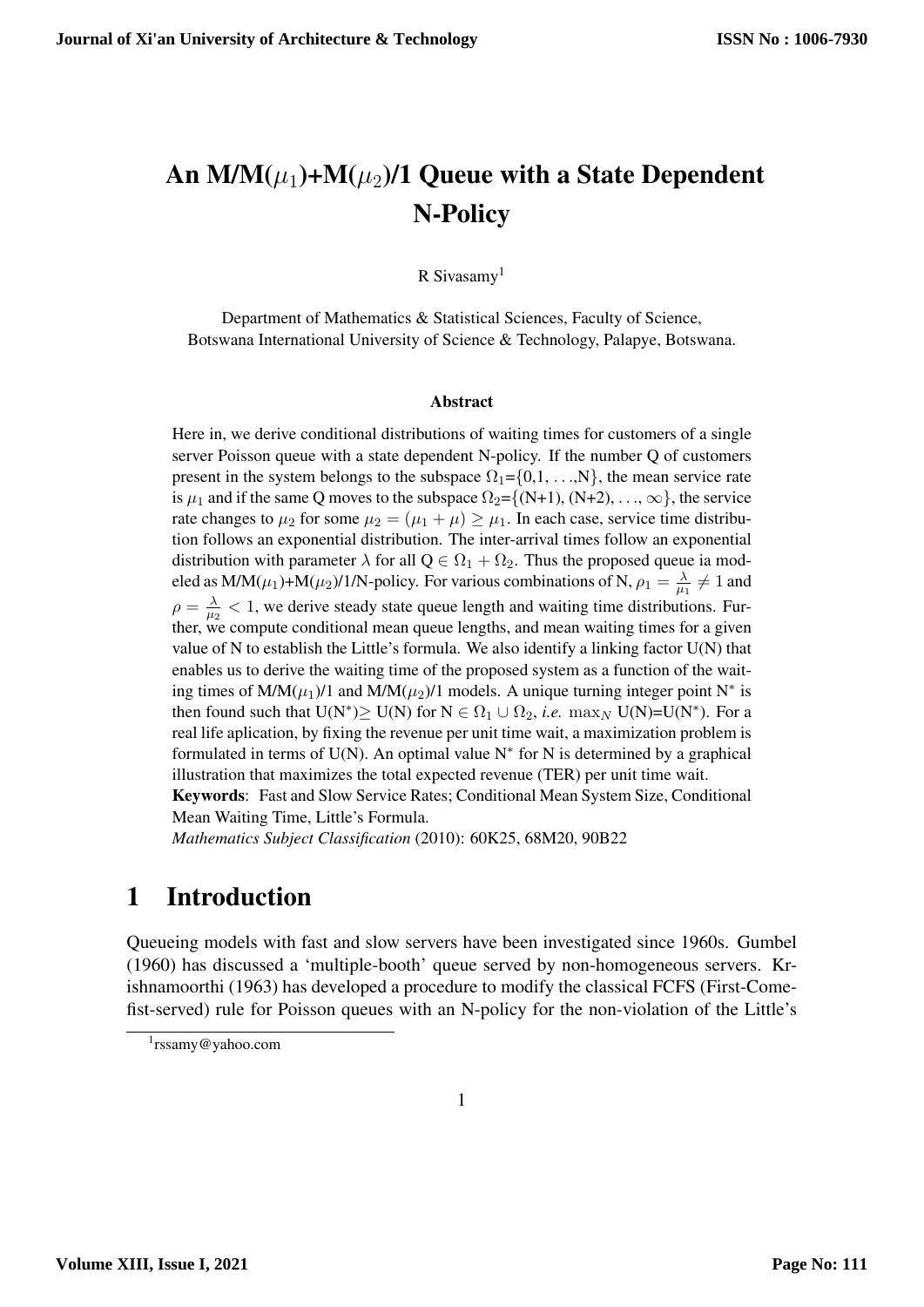formula. For M/Mi/2/N-policy and M/Mi/3/N-policy queues, Singh (1970, 1971) has used easily implementable numerical algorithms. Lin and Kumar (1984) have established that the optimal N-policy for controling of a single queue served by two heterogeneous servers is of threshold type. Rubinovitch (1985a 1985b) has identified ideal conditions to install a slow server into a queueing system that has initially one fast server only. Shawky (1999) has studied a slow server queue to obtain a precise solution. Cabral (2005) has discussed multi-server queues for uninformed customers served by slow servers. Abou-El-Ata and Kim et al. (2011) have analysed M/M/m queues with servers of different speeds. Zhang and Daigle (2012) have suggested an optimal method that minimizes the long-run average number of jobs served by multiple number of heterogeneous servers.

Using matrix analytical methods of Neuts(1981), Yue et al. (2015) have investigated a 2-server queuing system with an N-policy and have proposed a cost function to optimize the effect of the parameters. Sivasamy et al. (2015, 2016, 2020) also have investigated queues with fast and slow servers and with impatient customes.

Zhang and Wang (2015) have explored various properties of a Poisson queue M/M/1 operating under a threshold type of T-policy together with some useful applications. The primary objective of this article is to investigate the same type of M/M/1 queue to derive some more new results and closed-form expressions for many metrics like the mean waiting times. We study the continuous time queue length (queue+service) process  $\{Q(t)\}\$  on the state space  $\Omega_1 \cup \Omega_2 = \{0,1,2,\ldots,N,(N+1),(N+2),\ldots,\infty\}$ . Thus the set of all communicating states is on the space  $\Omega_1 \cup \Omega_2$ . When the sequence  $\{Q(t)\}\$ constitues an ergodic process, there is a pre-arrival epoch to the state  $(N+1)$  with positive probability of occurence which we denote by  $(N+1)^{(-)}$ }

One motivating factor is to check conditional Littl's formula in the sequal. If the system is in equilibrium enviroment *i.e.* when  $Q= \lim_{t \to \infty} Q(t) \in \Omega_1 \cup (N+1)^{(-)}$ , the service rate remains at a lower value  $\mu_1$  and if  $Q \in \{N+1\}$ ,  $(N+2,\ldots,\infty)$ , the service rate is changed to a new value  $\mu_2 = (\mu_1 + \mu)$  for some  $\mu \geq 0$ . It is remarked that the service rate for an arriving customer is  $\mu_1$  just before joining the state (N+1) but the service rate for the same customer is  $\mu_2$  just after joining the state (N+1). Queue length distribution is determined by balancing the steady state system of diffrence equations and solving them by the classical iterative method while the (conditional) waiting time distributions by the Laplace Transform methods.

Section 2 describes the basic details of  $M/M(\mu_1)+M(\mu_2)/1$  queue with an N-Policy. Section 3 presents the compact statements on the conditional and uncondtional mean system size (queue+service) and mean sojurn times. Little's formula is then verified for a given N-policy. Section 4 highlights an application, where total expected revenue (TER)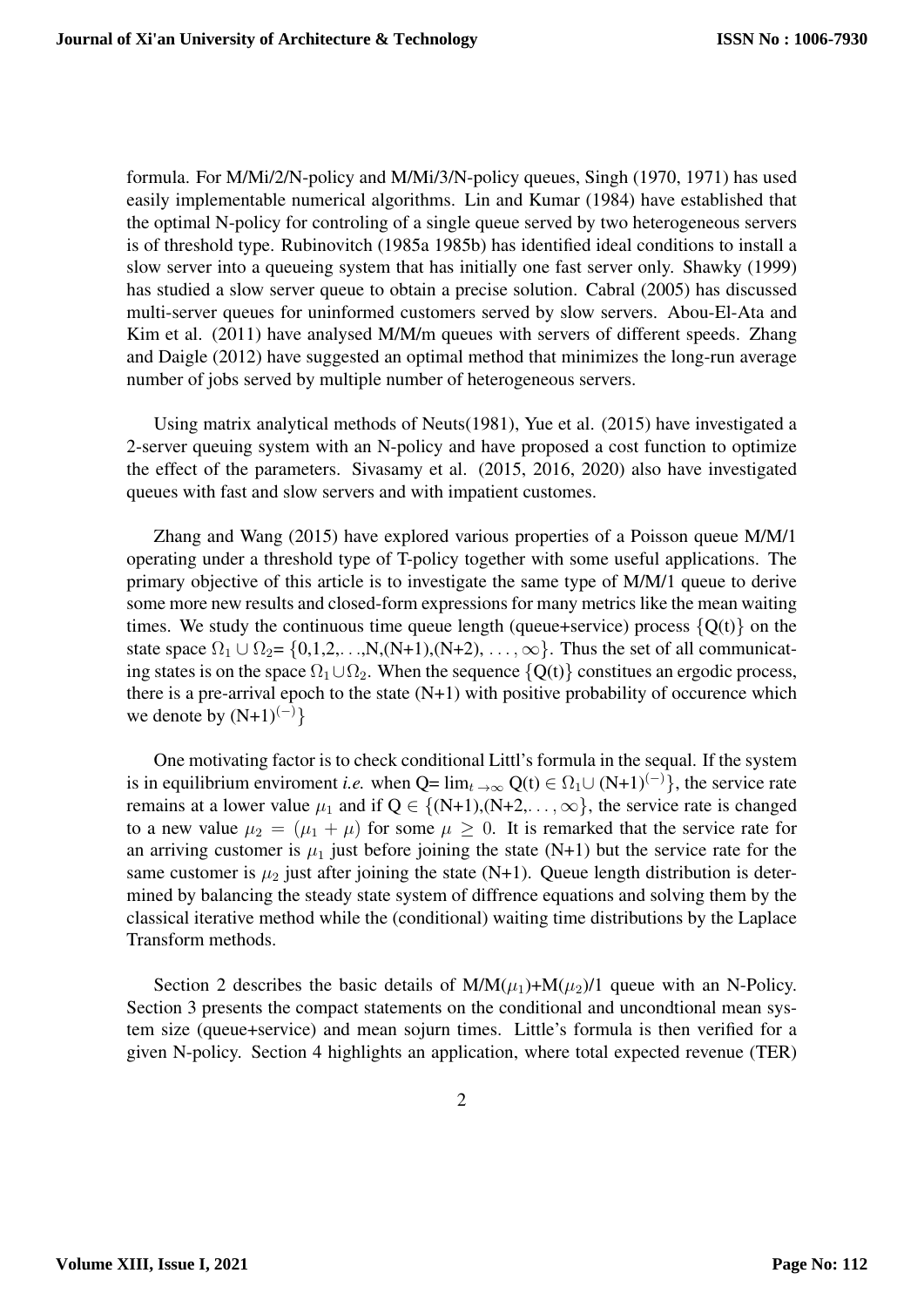

Figure 1: State Space diagram for  $M/M(\mu_1)+M(\mu_2)/1/N$ -policy queue

is maximized over a graphical chart. Section 5 provides a formal concluding results and scope.

## 2 Queue Length Distribution of  $M/M(\mu_1)+M(\mu_2)/1/N$ -policy **Oueue**

The transitions between succesive states of the queue length process  $Q \in \Omega \cup \Omega$  of the queue  $M/M(\mu_1)+M(\mu_2)/1/N$ -policy under study is displayed in Figure1. The N-policy operates subject to :

- Customers arrive to an M/M( $\mu_1$ )+M( $\mu_2$ )/1/N-policy facility at rate  $\lambda$  according to a Poisson process
- Queue discipline is the classical first-come first-served (FCFS).
- The queue length process { Q(t) } has a stumbling state  $(N+1)^{(-)}$  which can move on to the state N at rate  $\mu_1$  but not to the state (N+1).
- Service times are exponentially distributed with a parameter  $\mu_1 > 0$  (slow rate) for all customers of  $Q \in \Omega_1$  and with a parameter  $\mu_2 = (\mu + \mu_1)$  (fast rate), where  $\mu > 0$ , for all customers of  $Q \in \Omega_2$ .

Let  $\mu_2 > \mu_1, \mu_1 > 0$  and  $\mu > 0$  and

$$
\rho_1 = \frac{\lambda}{\mu_1} \neq 1 \quad and \quad \rho = \frac{\lambda}{\mu_2} < 1 \tag{2.1}
$$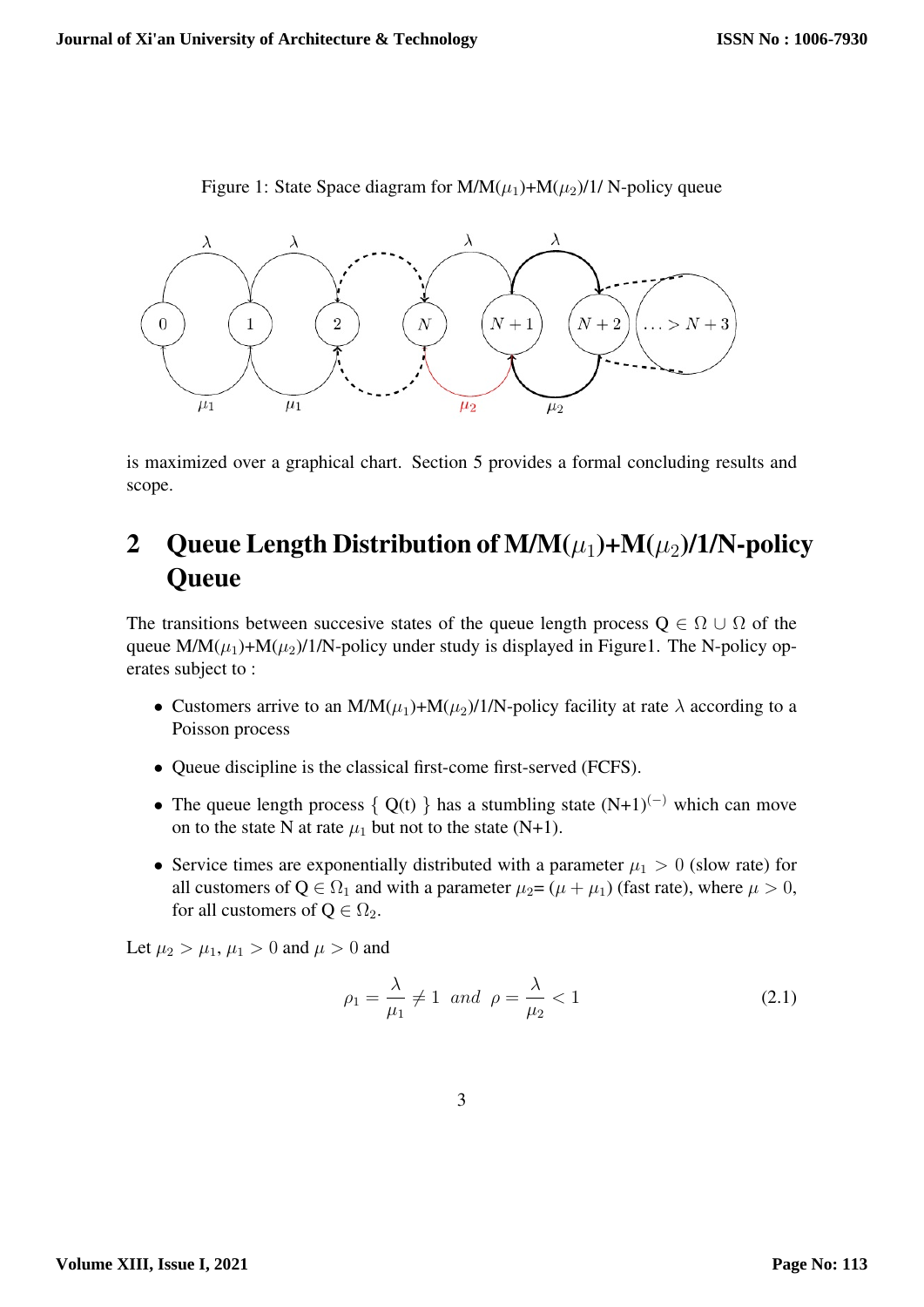**Theorem 2.1.** Let  $\pi_n$  denote the probability of n customers in the system subject to the *constraint*  $\rho < 1$ *. The balance system of equations describing the above M/M*( $\mu_1$ )+*M*( $\mu_2$ )/1 *queueing system under the N-policy are given by*

$$
\lambda \pi_0 = \mu_1 \pi_1 \tag{2.2}
$$

$$
(\lambda + \mu_1) \pi_n = \lambda \pi_{(n-1)} + \mu_1 \pi_{(n+1)} \text{ for } n = 1, 2, ..., (N-1)
$$
 (2.3)

$$
(\lambda + \mu_1) \pi_N = \lambda \pi_{(N-1)} + \mu_2 \pi_{(N+1)} \quad \text{for } n = N \tag{2.4}
$$

$$
(\lambda + \mu_2) \pi_n = \lambda \pi_{(n-1)} + \mu_2 \pi_{(n+1)} \text{ for } n = (N+1), (N+2), \dots, \infty \tag{2.5}
$$

*Proof.* By usual probabilistic arguments, we get the system of difference equations in (2.2) to (2.5).  $\Box$ 

#### Theorem 2.2. *Let the normalizing condition be*

$$
\sum_{0}^{N-1} \pi_n + \sum_{N}^{\infty} \pi_n = 1
$$
\n(2.6)

*The unique solution set*  $\{\pi_n\}$  *that satisfies the system of equations* (2.2) *through* (2.5) *is obtained as given below:*

$$
\pi_i = \pi_0 \, \rho_1^i \quad \text{for } i \in \{0, 1, 2, \dots, N \tag{2.7}
$$

$$
\pi_i = \pi_N \; \rho^{(i-N)} \; \text{ for } i \in \{ (N+1), (N+2), \dots, \infty \}. \tag{2.8}
$$

*and*

$$
\pi_0 = \frac{(1 - \rho)(1 - \rho_1)}{(1 - \rho_1^N)((1 - \rho) + (1 - \rho_1)\rho_1^N)}
$$
(2.9)

*Proof.* From (2.2), we get

$$
\pi_1 = \pi_0 \frac{\lambda}{\mu_1} = \pi_0 \; \rho_1
$$

Putting n = 2 in (2.3) then solving it using  $\pi_1 = \pi_0 \rho_1$  we get

$$
\pi_2=\pi_0\;\rho_1^2
$$

Continuing this induction process by assigning  $n=3, 4, \ldots, N$  in (2.3), (2.4) and solving them iteratively we can establish (2.7) and (2.8).

Putting n = N+1 in (2.5) and solving it using  $\pi_N = \pi_0 \rho_1^N$  we get

$$
\pi_{N+1} = \pi_0 \; \rho_1^N \rho
$$

Repeating this induction process iteratively with  $n=(N+2)$ ,  $(N+3)$ , ... in (2.5), and solving them we can establish  $(2.8)$  and then  $(2.9)$  on using  $(2.6)$ .  $\Box$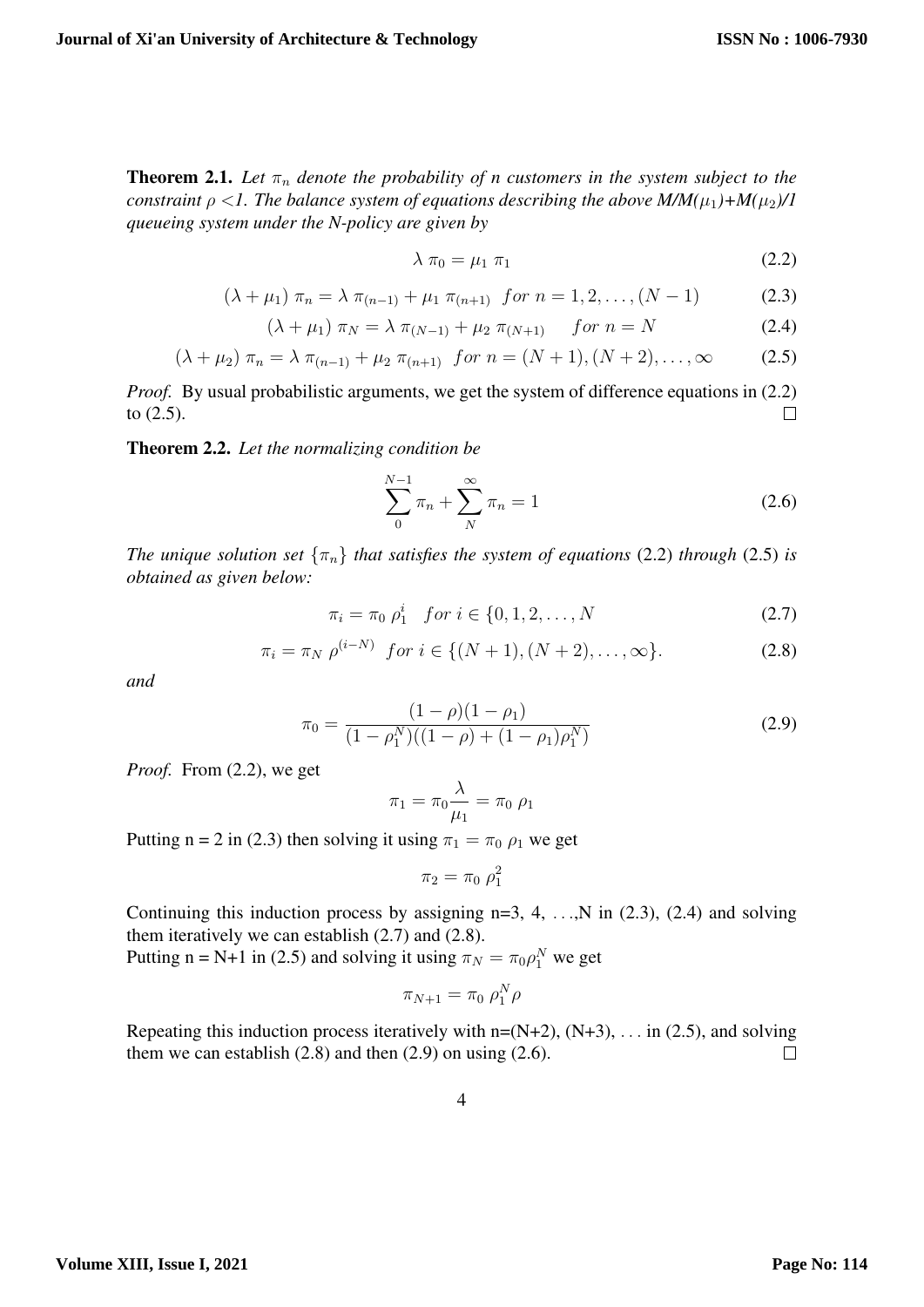**Corollary 2.3.** The conditional probability  $B_{\left\{\langle\langle N\rangle\right\}}$  that an arriving customer will find j  $\{0, 1, 2, \ldots, (N-1)\}\$  *number of customers in the waiting line is given by* 

$$
B_{( (2.10)
$$

**Corollary 2.4.** The conditional probability  $B_{(\geq N)}$  that an arriving customer will find j *number of customers in the subspace*  $\{ N,(N+1),\ldots,\infty\}$  *is given by* 

$$
B_{(\geq N)} = \sum_{N}^{\infty} \pi_n = \pi_0 \frac{\rho_1^N}{1 - \rho}
$$
 (2.11)

*and*  $B_{\langle \langle N \rangle} + B_{\langle \rangle N \rangle} = 1$  which in turn gives the value of  $\pi_0$  as stated in (2.9).

#### Particular cases:

1. When N= $\infty$ , then B<sub>( $\geq N=\infty$ )</sub>=0 and  $\pi_0$ =(1- $\rho_1$ ). All customers are served by the classical M/M $(\mu_1)$ /1 service facility. Thus the mean system size  $L_s^{(1)}$  is

$$
L_s^{(1)} = \frac{\rho_1}{1 - \rho_1} \tag{2.12}
$$

2. When N=0, then B<sub>(<N=0</sub>)=0 and  $\pi_0$ =(1- $\rho$ ). All customers are served by the classical  $M/M(\mu_2)/1$  system. Thus the mean system size  $L_s^{(2)}$  is

$$
L_s^{(2)} = \frac{\rho}{1 - \rho} \tag{2.13}
$$

### 3 The Conditional Little's Law for a given N-policy

A special faeture is that the probability of an arriving customer to see the system  $M/M(\mu_1)/1$ , just before joining the sate (N+1) equals  $\pi_0$   $\rho_1^{(N+1)}$  but just after joining the state (N+1), the same probability is changed to  $\pi_0 \rho_1^N \rho$ .

Theorem 3.1 (The Conditional Little's law). *The conditional expected number of customers to be observed by a random arrival is*

$$
L = \left(\frac{\rho_1}{1 - \rho_1}\right) \{B_{(
$$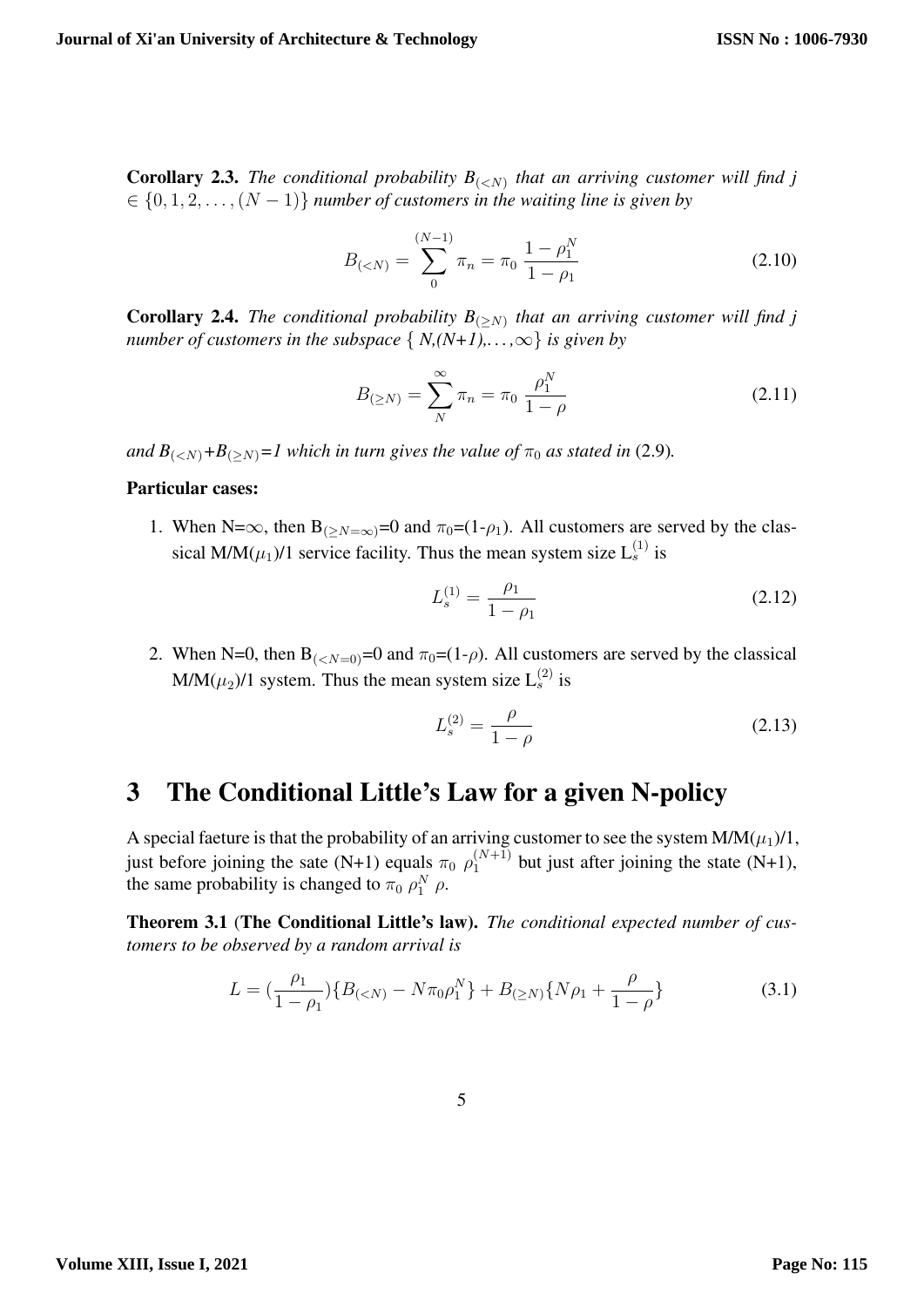*Proof.* The conditional expected number  $L_1$  of customers to be observed by an arriving customer who would be served at the N<sup>th</sup> departure epoch is  $L_1 = \sum_{0}^{N} n \pi_n$ .

$$
L_1 = \pi_0 \left( \frac{\rho_1 [1 - \rho_1^N - N(1 - \rho_1)\rho_1^N]}{(1 - \rho_1)^2} \right) = \left( \frac{\rho_1}{1 - \rho_1} \right) \left( B_{(
$$

Further, the conditional expected system size  $L_2$  to be observed by an arriving customer when the system state is between N and (N+1) with probability  $\pi_N \rho_1 = \pi_0 \rho_1^{N+1}$  is

$$
L_2 = N\pi_0 \rho_1^{(N+1)} + \pi_0 \rho_1^N \sum_{n=N+1}^{\infty} n \rho^{(n-N)}
$$

$$
= N\pi_0 \rho_1^N \frac{\rho_1}{(1-\rho)} + \pi_0 \rho_1^N \frac{\rho}{(1-\rho)^2} = B_{(\geq N)} \left( N\rho_1 + \frac{\rho}{(1-\rho)} \right)
$$
(3.3)

Thus  $L=L_1+L_2$  is given by

$$
L = \left(\frac{\rho_1}{1 - \rho_1}\right) \{B_{(
$$

$$
\sqcup
$$

#### Remarks:

1. For the range of  $1 \le N \le \infty$ , the mean system size of (3.4) can be reorganised as in  $(3.5):$ 

$$
L = B_{(
$$

2. When  $\mu_1 > 0$ , and  $\mu = 0$  then  $\rho_1 = \rho$ . Thus the mean system size of M/M/1 model obtained from (3.5) matches with (2.12).

#### 3.1 Conditional and Unconditional Waiting Time Distributions

The Little's formula states that the long-term average number L of customers in a stationary system is equal to the long-term average effective arrival rate  $\lambda$  multiplied by the average time W that a customer spends in the system *i.e.*  $L = \lambda W$ . This section explains how an arriving customer justifies this formula upon arrival into the proposed  $M/M(\mu_1)+M(\mu_2)/1$ system with N-policy ( $0 < N \leq \infty$ )

Let  $H_k(G_k)$  be the sum of k independent and indentically distributed *(iid)* random variables having a common exponential distribution with mean  $1/\mu_1$  ( $1/\mu_2$ ). Thus H<sub>k</sub> has an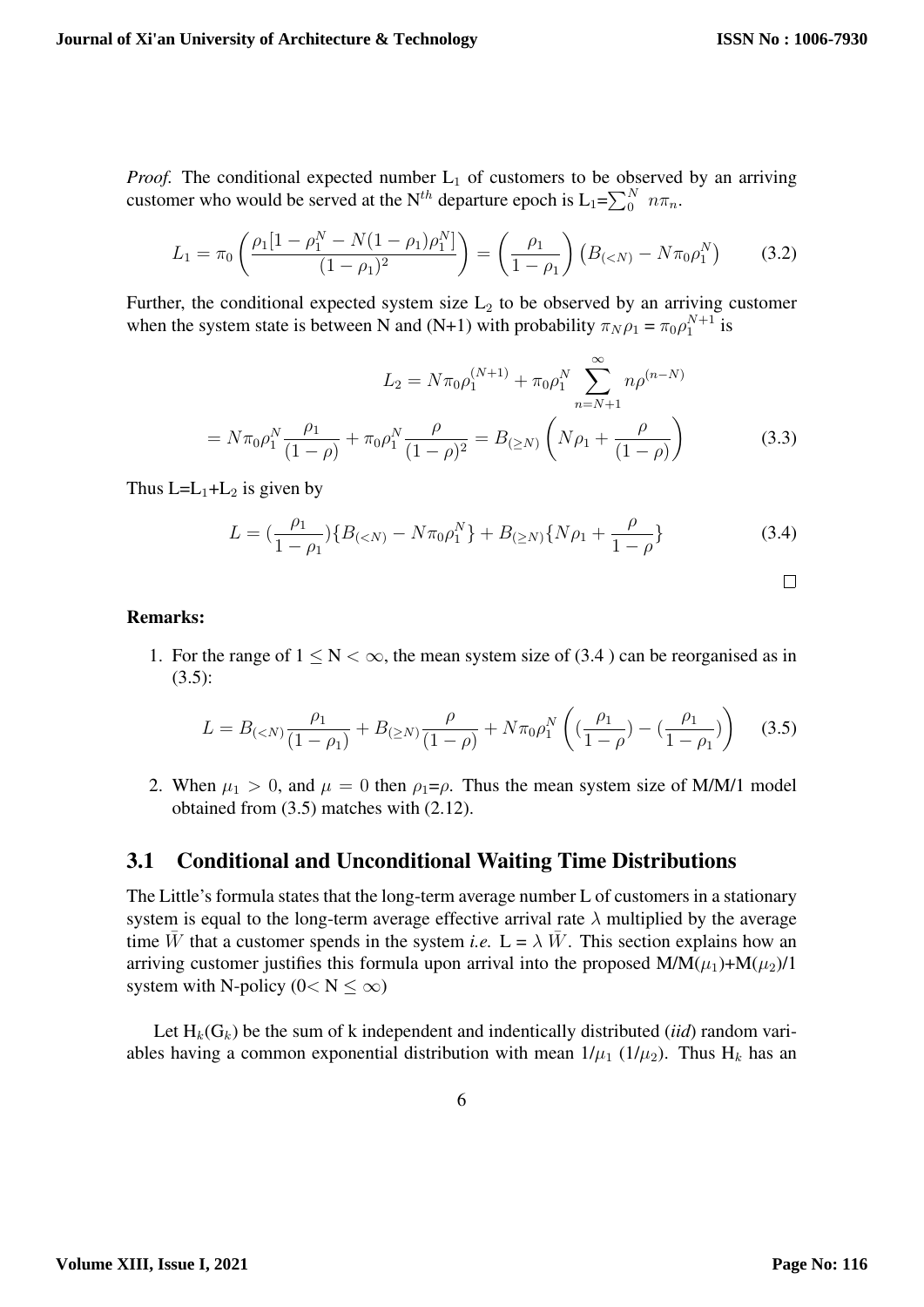*Erlang-k* distribution with mean  $(k/\mu_1)$  and  $G_k$  has an *Erlang-k* distribution with mean  $(k/(\mu_2))$  for k=1,2,...

PASTA (Poisson Arrivals See Time avrerages): Consider a typical customer entering the system in steady state. The PASTA ensures that the random queue length, L, seen by a typical customer upon arrival (in the case of Poisson arrivals only) is the same as the steady state queue length. Hence, if we see that the mean response time is  $\bar{W}$  then L=  $\lambda \bar{W}$ , where  $\lambda$  being the effective arrival rate.

Let the conditional cumulative distribution of the waiting(or sojourn) time for an arriving cutomer who finds (N-1) customers ahead just before joining the queue be denoted by W(t). For this given condition, the PASTA property leads to the queue length as a measure of performance seen from the viewpoint of the system operator.

$$
\frac{d}{dt}W(t) = \sum_{n=0}^{(N-1)} \pi_n P(\sum_{k=1}^{(n+1)} H_k = t)
$$
\n(3.6)

$$
\implies w(t) = \sum_{n=0}^{(N-1)} \pi_0 \rho_1^n \sum_{k=1}^{(n+1)} \mu_1 \frac{(\mu_1 t)^{(k-1)}}{(k-1)!} e^{-(\mu_1 t)}.
$$
 (3.7)

The Laplace Transform of (3.7) is given by w<sup>∗</sup> (s) *i.e.*

$$
w^*(s) = \pi_0 \left(\frac{\mu_1}{\mu_1 + s}\right) \frac{1 - \left(\frac{\mu_1 \rho_1}{\mu_1 + s}\right)^N}{1 - \left(\frac{\mu_1 \rho_1}{\mu_1 + s}\right)}.
$$
\n(3.8)

Thus the conditional mean time  $\bar{W}^{(1)}$  to be spent in the system is  $\bar{W}^{(1)} = -\frac{d}{ds} w^*(s)_{s=0} \implies$ 

$$
\bar{W}^{(1)} = \frac{1}{\mu_1 (1 - \rho_1)} \left( B_{( (3.9)
$$

Multiplying the conditional the average time  $\bar{W}^{(1)}$  that a customer spends in the system given in (3.9) by the mean arrival rate  $\lambda$  we see that the result is  $L_1 = \lambda \bar{W}^{(1)}$ . This is an example for conditional Little's law.

**Justification:** When  $\rho = \frac{\lambda}{\mu}$  $\frac{\lambda}{\mu_2}$  < 1, denote the conditional cumulative distribution of the waiting (or sojourn) time for an arriving cutomer who finds the system state in the subspace  $\{N,(N+1),...,\infty\}$  by  $W^{(2)}(t)$ .

$$
\frac{d}{dt}W^{(2)}(t) = \sum_{n=N}^{\infty} \pi_n P(H_N + G_{(n+1-N)} = t)
$$
\n(3.10)

The Laplace Transform of (3.10) is given by  $w^{*(2)}(s)$  *i.e.* 

$$
w^{*(2)}(s) = \sum_{n=N}^{\infty} \pi_0 \rho_1^N \rho^{(n-N)} \left(\frac{\mu_1}{\mu_1 + s}\right)^N \left(\frac{\mu_2}{\mu_2 + s}\right)^{(n+1-N)}.\tag{3.11}
$$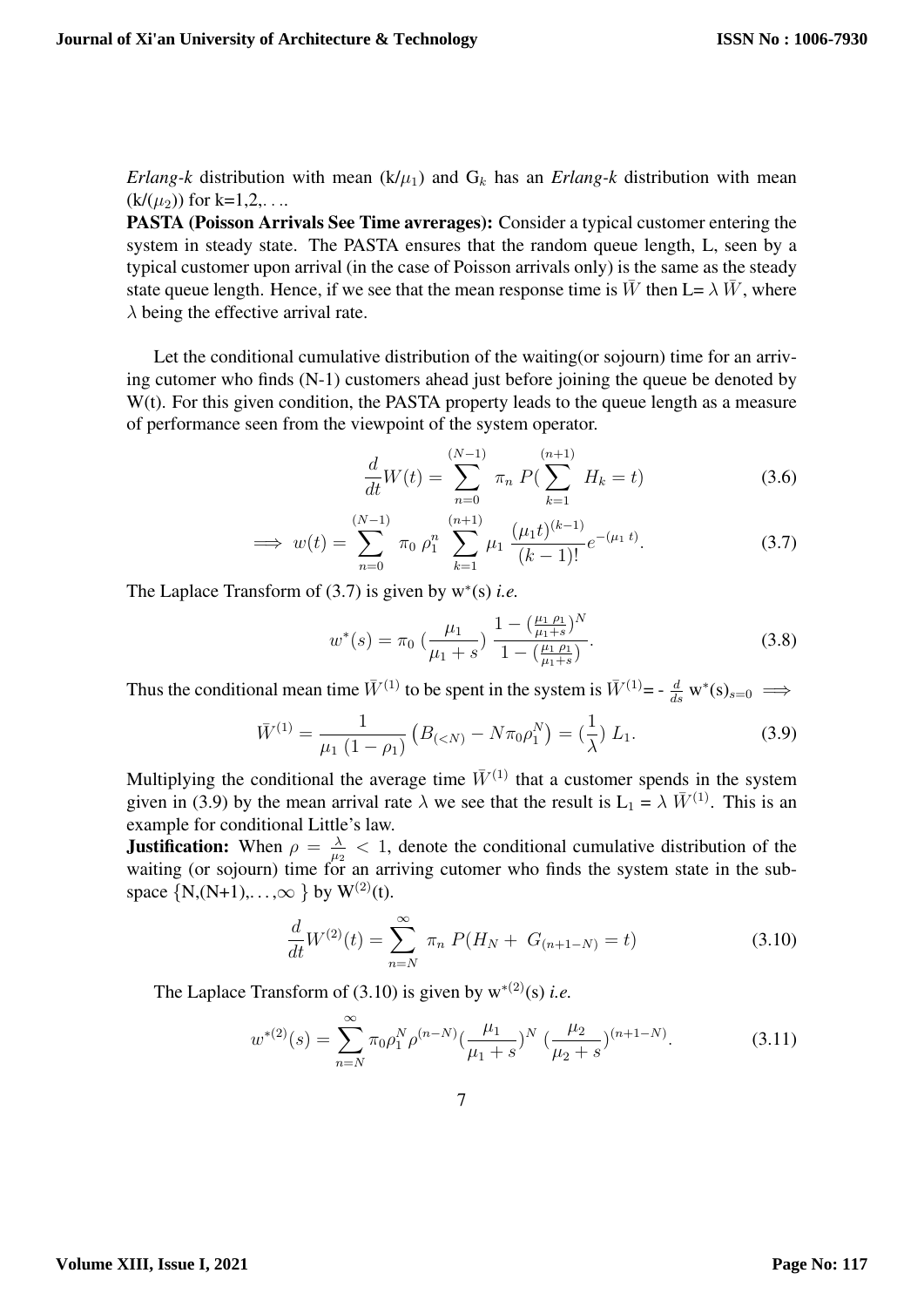i.e.

$$
w^{*(2)}(s) = \pi_0 \left(\frac{\mu_1 \rho_1}{\mu_1 + s}\right)^N \left(\frac{\mu_2}{\mu_2(1 - \rho) + s}\right).
$$
 (3.12)

The conditional mean time  $\bar{W}^{(2)}$  to be spent in the system for an arriving customer C<sub>N</sub> joins the  $N^{th}$  position of the queue is obtained by setting s=0 on the negative first derivative of w<sup>\*(2)</sup>(s) *i.e.*  $\overline{W}^{(2)} = -\frac{d}{ds} \overline{w}^{*(2)}(s)$  at <sub>s=0</sub> which  $\implies$ 

$$
\bar{W}^{(2)} = B_{(\geq N)} \left( N \frac{1}{\mu_1} + \frac{1}{\mu_2 (1 - \rho)} \right) = \frac{1}{\lambda} L_2.
$$
 (3.13)

Hence, comparing the mean system size L<sub>2</sub> of (3.3) and mean time spent  $\bar{W}^{(2)}$  for the given conditions of (3.13), we conclude that the conditional Little's law is justfied.

The condinal mean sojourn time  $\bar{W}^{(2)}$  of (3.13) corresponds to the mean waiting time of a customer who finds the system state at N just after her arrival epoch and is served as the (N+1)st bcustomer by served by M/M $(\mu_1)/1$  system with probability  $B_{(\geq N)}$ . Using the mean value approach, we estimate the expected time spent by the front line customers of size N is  $N(\frac{1}{\mu_1})$ . Using the Lithettle's law, the second term of (3.13) corresponds to the mean time spent by an arbitrary cutomer served by  $M/M(\mu_2)/1$  system with probability  $\mathrm{B}_{(\geq N)}.$ 

#### 3.2 Properties of U<sub>1</sub>(N)=N $\pi_0$  and U(N)=U<sub>1</sub>(N)  $\rho_1^N$  $_{1}^{N},$  for N $\geq$ 1,  $\rho$  <1 and  $\rho_1 \neq 1$

Let us consider a linking factor U(N) as follows:

$$
U_1(N) = N\pi_0,\t\t(3.14)
$$

$$
U(N) = U_1(N)\rho_1^N = N\pi_0\rho_1^N.
$$
\n(3.15)

Thus the unconditional mean waiting time  $\overline{W} = \overline{W}^{1} + \overline{W}^{(2)}$  is given by

$$
\bar{W} = B_{(\geq N)} \left( \frac{1}{\mu_2 (1 - \rho)} \right) + B_{(
$$
+ U(N) \left\{ \frac{1}{\mu_1 (1 - \rho)} - \frac{1}{\mu_1 (1 - \rho_1)} \right\} = \frac{L}{\lambda}.
$$
(3.16)
$$

A rule of thumb is the Poisson distribution is a decent approximation of the Binomial if n  $>$  20 and np  $\leq$  10. Suppose a care taker of the proposed M/M( $\mu$ <sub>1</sub>)+M( $\mu$ <sub>2</sub>)/1 system with N-policy conducts series of 'Bernouli trials' at random instances to check if the system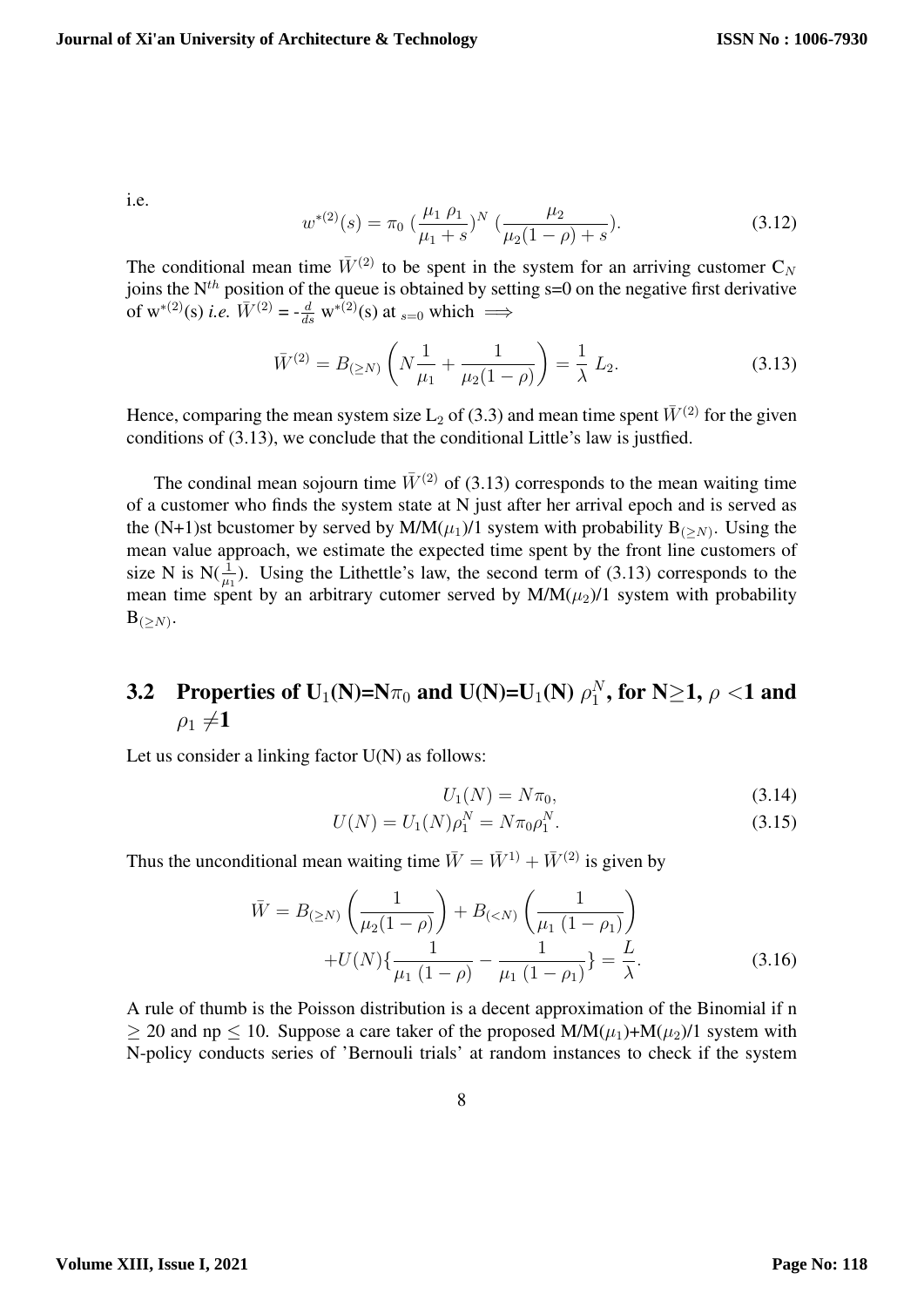is in Idle (success) state or otherwise. Thus the success probability is  $\pi_0$  = P(system is in Idle state) and that of failure event is  $(1-\pi_0)$ . If this trial is repeated N number of times independently then the expected value is given by  $U_1(N)$  of (3.14).

| <b>Table 1:</b> Optimal policy N <sup>*</sup> giving maximum of N $\pi_0$ values for $\lambda$ =5.0, |             |               |               |               |               |               |
|------------------------------------------------------------------------------------------------------|-------------|---------------|---------------|---------------|---------------|---------------|
| $\mu$ =1.1, $\mu_1 \in \{4,4.2,4.51,4.8 \text{ and } 4.9\}$                                          |             |               |               |               |               |               |
| N                                                                                                    | $\mu_1 = 4$ | $\mu_1 = 4.2$ | $\mu_1$ =4.51 | $\mu_1 = 4.7$ | $\mu_1 = 4.8$ | $\mu_1 = 4.9$ |
| 2                                                                                                    | 0.024409    | 0.073453      | 0.149117      | 0.194763      | 0.218462      | 0.241902      |
| $\overline{4}$                                                                                       | $0.030704*$ | 0.098089      | 0.215126      | 0.29228       | 0.334019      | 0.376325      |
| 5                                                                                                    | 0.030516    | $0.100915*$   | 0.231333      | 0.321357      | 0.371076      | 0.422082      |
| 6                                                                                                    | 0.029153    | 0.100026      | 0.240364      | 0.341838      | 0.399048      | 0.458442      |
| 7                                                                                                    | 0.027104    | 0.096672      | 0.244121      | 0.355826      | 0.420111      | 0.487639      |
| 8                                                                                                    | 0.024705    | 0.091741      | $0.243979*$   | 0.364827      | 0.435812      | 0.511252      |
| 9                                                                                                    | 0.022179    | 0.085868      | 0.24095       | 0.369946      | 0.447285      | 0.530435      |
| 10                                                                                                   | 0.019676    | 0.079506      | 0.235791      | $0.372014*$   | 0.455378      | 0.546046      |
| 11                                                                                                   | 0.017288    | 0.072976      | 0.22908       | 0.371665      | 0.460738      | 0.569017      |
| 12                                                                                                   | 0.015069    | 0.066502      | 0.221258      | 0.369394      | 0.463866      | 0.473913      |
| 13                                                                                                   | 0.013046    | 0.060237      | 0.212669      | 0.365587      | $0.465159*$   | 0.577281      |
| 14                                                                                                   | 0.011231    | 0.05428       | 0.20358       | 0.360556      | 0.464932      | 0.583845      |
| 15                                                                                                   | 0.00962     | 0.048693      | 0.194198      | 0.354548      | 0.463441      | 0.588967      |

As the values of  $\pi_0$  decrease with increasing values of N from N=1, it can be shown that  $U_1(N)$  is a concave function for each integer value of N. The value N<sup>\*</sup> of N that corresponds to the maximum of U<sub>1</sub>(N)=0.030704 for  $\rho_1 > 1$  is N<sup>\*</sup>=3 when  $\lambda$ =5.0,  $\mu_1$ =4,  $\mu_1$ =1.1 which is shown in Table1. The system  $M/M(\mu_1)+M(\mu_2)/1$  under study moves to the Idle state more number of times (which in turn minimizes the waiting time of customers) as compared with values of  $N\neq 3$ .

The maximum value of U<sub>1</sub>(N) for  $\lambda$ =5.0,  $\mu_1 \in \{4.2, 4.51, 4.7, 4.8,$  and 4.9},  $\mu_1$ =1.1 is marked with a  $*$  in the Table1 for which value N $*$  of N is 5,8,10,13, and "nil" respectively.

The maximum value of U<sub>1</sub>(N) for  $\lambda$ =5.0,  $\mu_1 \in \{4.9, 4.8, 4.7\}$ ,  $\mu_1$ =1.1 is represented in the Figure2a where N varies from 1 to 40. From the Figure2b we observe the following pairs  $(N, U_1(N))$  that

- (i) When  $\mu_1$ =4.9, the maximum of U<sub>1</sub>(N) is U<sub>1</sub>(20)=0.59909
- (ii) When  $\mu_1$ =4.8, the maximum of U<sub>1</sub>(N) is U<sub>1</sub>(13)=0.46516
- (iii) When  $\mu_1$ =4.7, the maximum of U<sub>1</sub>(N) is U<sub>1</sub>(10)=0.37201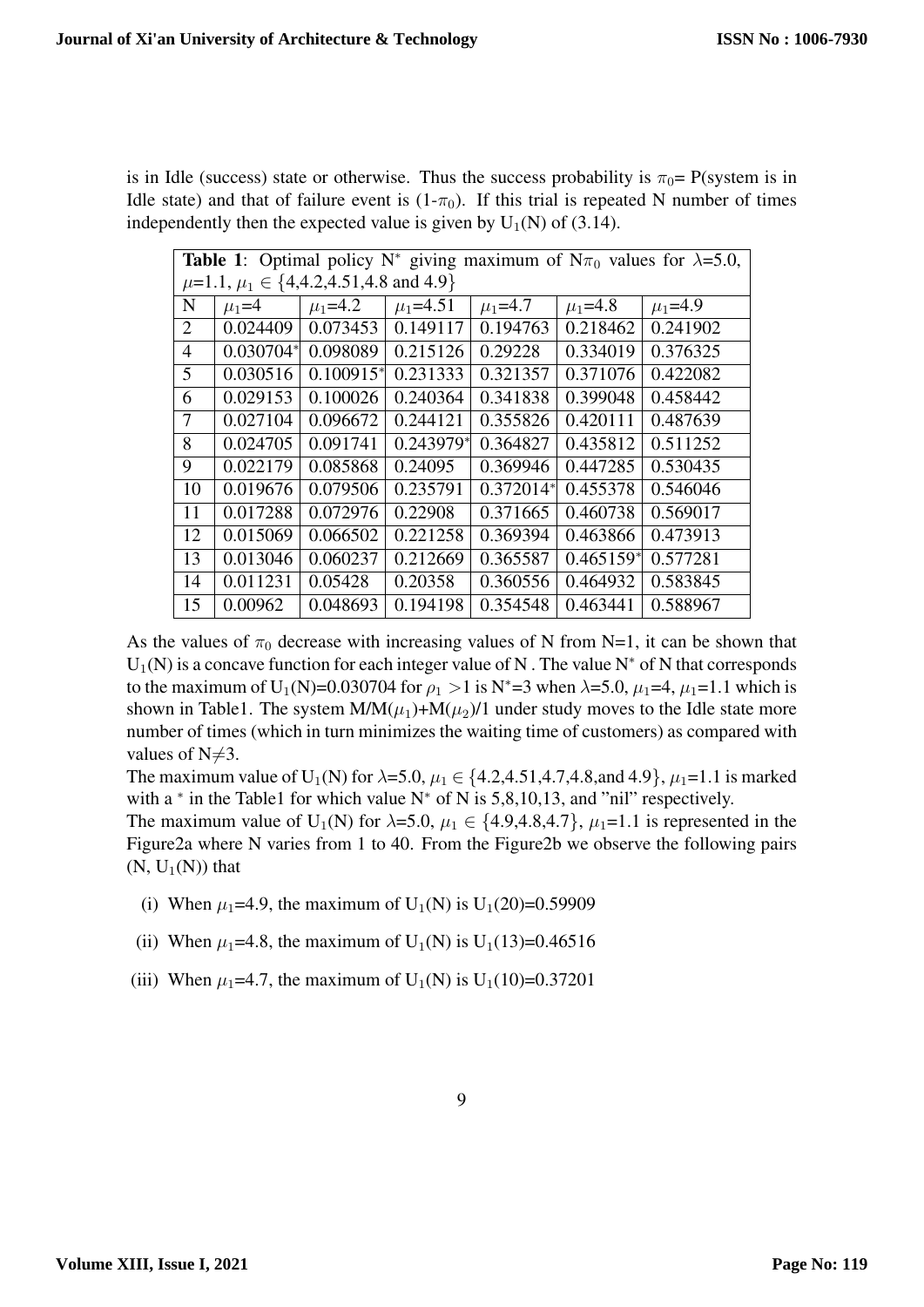

now discuss one more application of the care taker who again conducts series of 'Bernouli trials' to check if the system is in the state N (i.e. number of customers present) upon arrival or otherwise. Thus the success probability is  $\pi_0 \rho_1^N = P$ (system is in the state N) and that of failure event is  $(1-\pi_0\rho_1^N)$ . If this trial is replicated N number of times then the expected value is given by  $U(N)$  of  $(3.15)$ .

The maximum value of U(N) for  $\lambda$ =5.0,  $\mu_1 \in \{5.1, 5.2, 5.3\}$ ,  $\mu_1$ =1.1 is represented in the Figure2 where N varies from 1 to 40. From the Figure2b we observe the following pairs (N, U(N)) that produce the expected maximum for these fixed input values  $\lambda$ =5.0,  $\mu_1$ =1.1 while  $\mu_1 \in \{5.1, 5.2, 5.3\}$ :

- (i) When  $\mu_1 = 5.1$ , the maximum of U(N) is U(20)=0.66778
- (ii) When  $\mu_1 = 5.2$ , the maximum of U(N) is U(13)=0.58722
- (iii) When  $\mu_1 = 5.3$ , the maximum of U(N) is U(10)=0.53928

## 4 Optimal N-policy:Graphical Method

This section considers a real life application of the queueing model M/  $M(\mu_1)+M(\mu_2)/1$ under the proposed N-policy. Fixing the revenue per unit time wait, a maximization problem is now formulated as a funtion of N. An optimal value N<sup>∗</sup> for N is determined that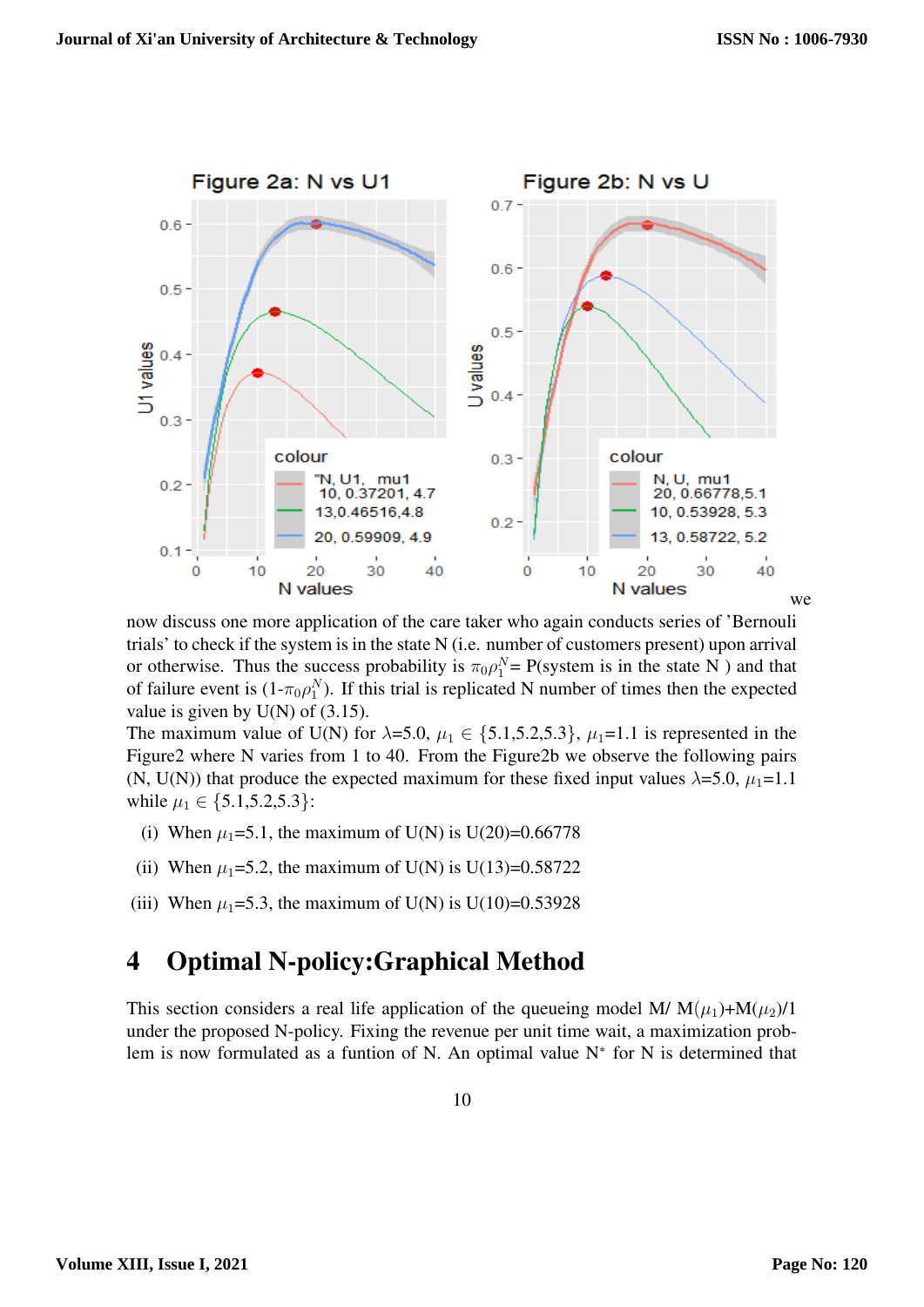maximizes the average revenue per unit time wait.

Considered is a DTP(Desk-Top Publishing) computer center with only one slow speed computer(SSC) and one fast speed computer(FSC). For example, a computer with Windows-10 runs faster than a computer with Windows-XP because Windows-10 supports all the latest hardware and is more optimized.

Here the Poisson arrivals or jobs (*i.e. to be converted into a new artwork or text by a computer*) occur with rate  $\lambda$ . The service time needed by SSC is exponentially distributed with a mean time ( $1/\mu_1$ ). On the other hand, the service time required by the FSC exponentially distributed with a mean time  $(1/\mu_2)$ .

The Desktop Publisher(Server) follows an N-policy (as proposed in the preceeding sections): if the queue length remains below or drops from above to the thrshold level N the service completion rate of SSC is  $\mu_1$ . If the queue length crosses the level N and reaches (N+1), the FSC attends the tasks with the increased rate  $\mu_2 > \mu_1$  in order to reduce the queue length.

Assume that the processing profits are  $C_1$  per unit time wait when the slow sevice rate is  $\mu_1$  and it is fixed as \$ C<sub>2</sub> > C<sub>1</sub> per unit time wait when the service rate is  $\mu_2$ . For determining a suitable N-policy that maximizes the total expected revenue (TER) function is

$$
TER = TER(N, \lambda, \mu_1, \mu) = U(N) \{ \frac{C_2}{\mu_1 (1 - \rho)} - \frac{C_1}{\mu_1 (1 - \rho_1)} \}
$$
(4.1)



Figure 3: N vs TER values

11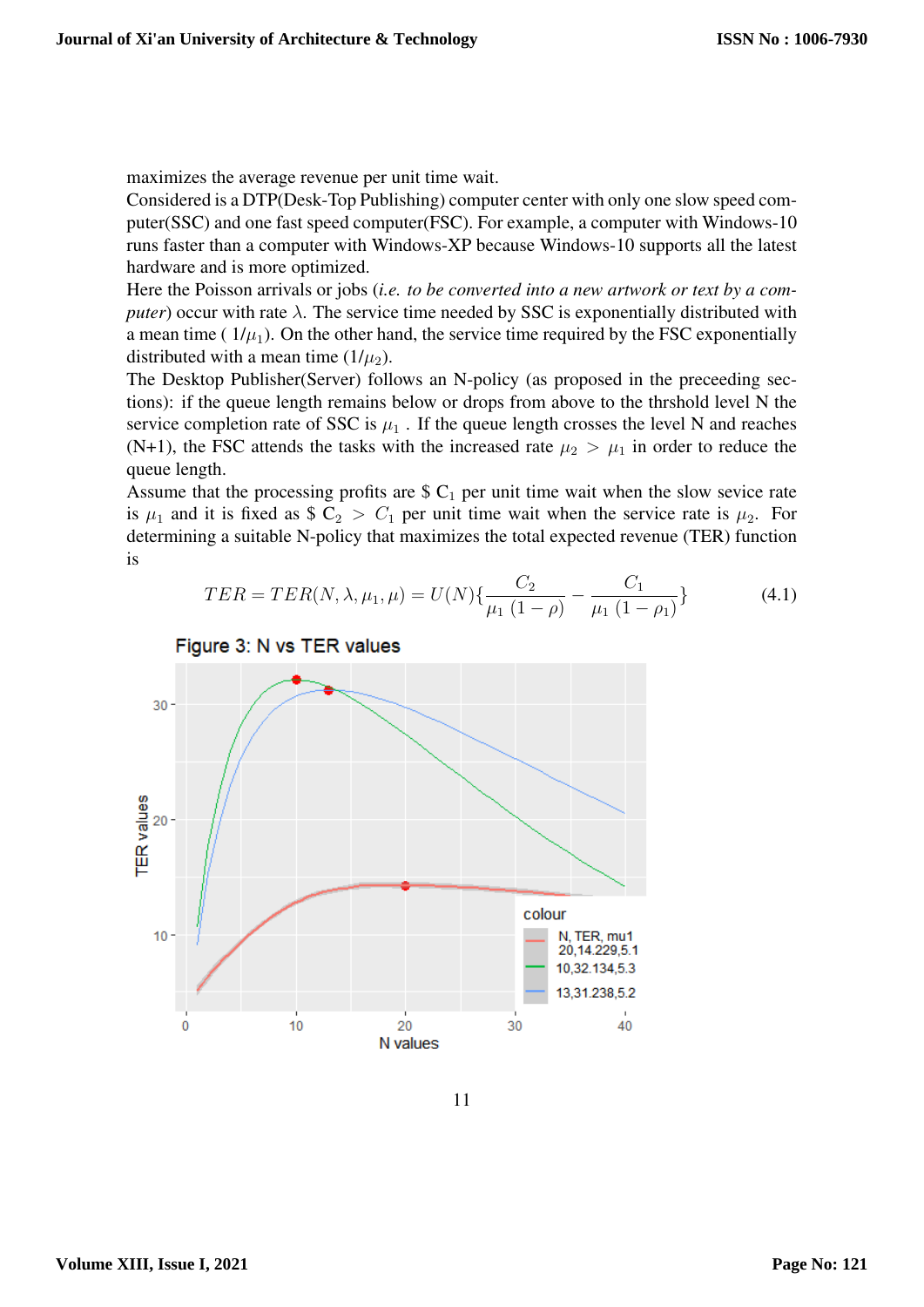For an illustration, we select at random, the following data set: $\lambda$ = 5.0,  $\mu$ =1.1 C<sub>1</sub>=8,  $C_2$ =100,  $\mu_1$ =5.1,5.2 and 5.3. The vector of TER values of (4.1) for each N  $\in \{1 \text{ to } 45\}$ is computed. The graph representing TER shown in Figure3 ensures that the maximum revenues occur at (N=20, TER=14.229 for  $\mu_1$ =5.1), (N=23, TER=31.238 for  $\mu_1$ =5.2), and (N=10, TER=32.134 for  $\mu_1$ =5.3)

## 5 Conclusion

Conditional queue length(s) and waiting time(s) for an M/  $M(\mu_1)+M(\mu_2)/1/N$ -policy model were obtained in the preceding sections. Here we identified an ideal condition on the value of N of the N-policy to transit between a fast rate  $\mu_2$  and a slow rate  $\mu_1 < \mu_2$  in order to reduce the mean sojourn time.

A link funtion U(N) was proposed to connect the steady state chracteristics of an M/  $M(\mu_1)/1$  queue with another  $M/M(\mu_2)/1$  queue controlled by the same N-policy. If the number Q of customers present in the system  $\in \Omega_1 = \{0,1,\ldots,N\}$ , customers are served by M/ M( $\mu_1$ )/1 or otherwise customers are served by M/ M( $\mu_2$ )/1 (i.e. when  $Q \in \Omega_2 = \{(N+1),$  $(N+2), \ldots, \infty$  }). Customers arrive one by one according to a Poisson process with parameter  $\lambda$ .

For a given N value of the N-policy, we established the Little's formula for the customers of M/ M( $\mu_1$ )+ M( $\mu_2$ )/1/N-policy queues subject to  $\rho_1 = \frac{\lambda}{\mu_1}$  $\frac{\lambda}{\mu_1} \neq 1$  and  $\rho = \frac{\lambda}{\mu_2}$  $\frac{\lambda}{\mu_2}$  < 1. The probability of finding the empty system was denoted by  $\pi_0$ . Then the expected number of trials of a Binomial distribution B(N,  $\pi_0$ ) was noted by U<sub>1</sub>(N)= N  $\pi_0$ . Based on a given input data set on ( $\lambda$ =5,  $\mu_1$ ,  $\mu_2$ =1.1), U<sub>1</sub>(N) was shown as a concave funtion of N together with its maximum value using graphical method.

The probability of finding the system size of M/  $M(\mu_1)$ +  $M(\mu_2)$ /1 queue at state N was denoted by  $\pi_0$   $\rho_1^N$ . Then the expected number of trials of a Binomial distribution B(N,  $\pi_0$   $\rho_1^N$ ) was dnoted by U(N)= U<sub>1</sub>(N)  $\rho_1^N$ . Based on a given input data set on ( $\lambda$ =5,  $\mu_2$ =1.1), using another graphical representation between N and U(N), maximum value of U(N) was displayed for some select vaues of  $\mu_1$ , and N.

A real life aplication is discussed by fixing the revenue per unit time wait, a maximization problem is formulated as a funtion of N. An optimal value N<sup>∗</sup> for N is determined that maximizes the average revenue per unit time wait.

Employing a suitable methodology, time dependent n anlysis can be carried out for the proposed Poisson queue. There is a scope to extend the proposed queueing model to increase the service rate at a state  $N_1 > N$  if  $\rho_1 = \frac{\lambda}{\mu_1}$  $\frac{\lambda}{\mu_1} > 1$  and  $\rho = \frac{\lambda}{\mu_2}$  $\frac{\lambda}{\mu_2} > 1$  and to the cases of G/G/c/N-policy queues.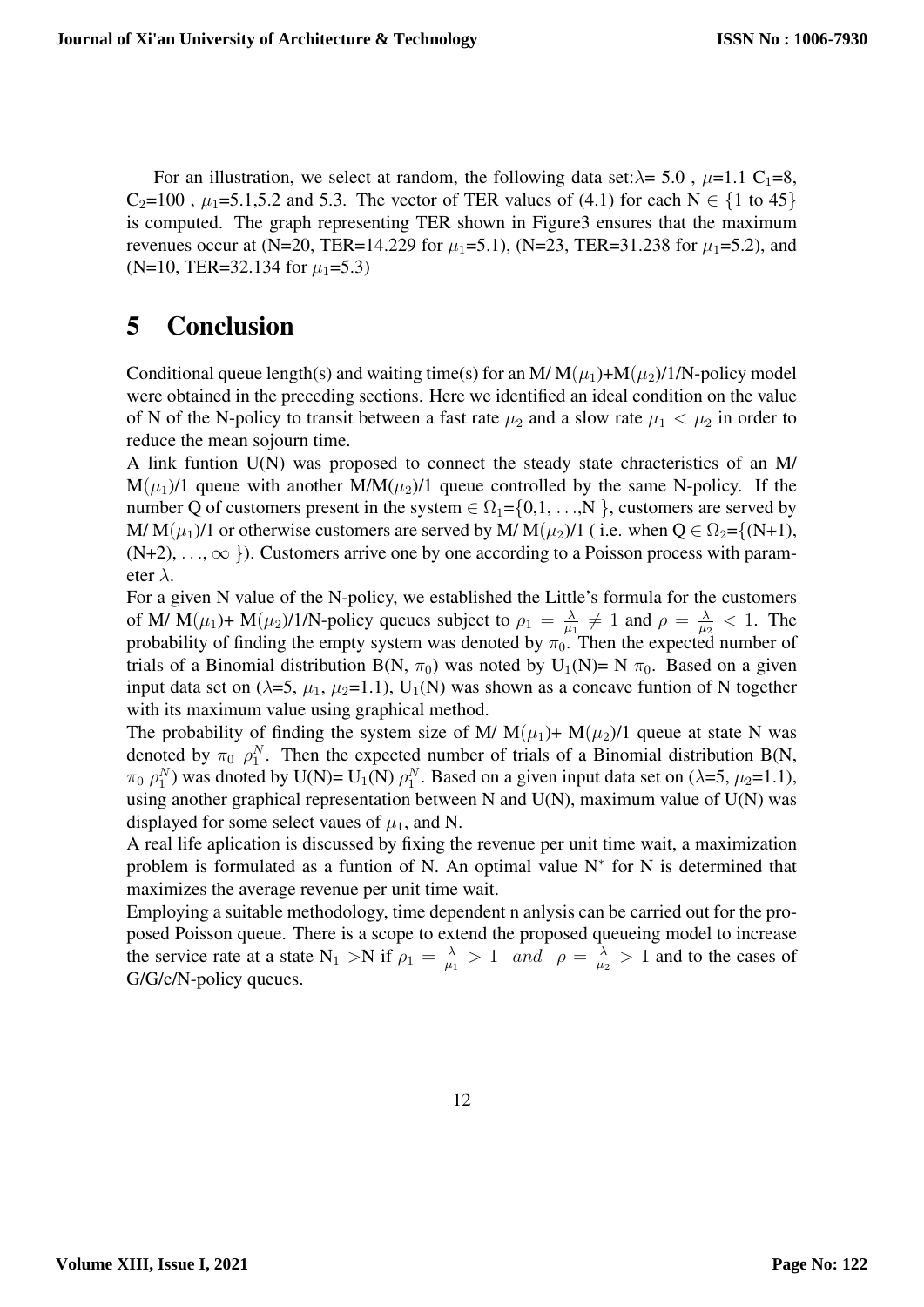### References

- [1] Abou-El-Ato, M.O.and A.L. Shawky, A simple Approach for the Slow Server Problem, *Commum.fac.Univ.Ank,Series A,V. ,* 48, pp. 1-6,(1999).
- [2] Das, S., Jenkins, L. and D. Sengupta, Analysis of an M/M/1+G queue operated under the FCFS policy with exact admission control, *Queueing Syst.*, 75, pp.169-188, (2013).
- [3] Fabricio Bandeira Cabral , The Slow Server Problem for Uninformed Customers, *Queueing Systems,* 50, pp. 353–370, (2005).
- [4] Gumbel, H., Waiting lines with heterogeneous servers, *Operations Research,* 8 (4), pp.504-511, (1960).
- [5] Kim, J.H.,Ahn H.S and R.Righter, Managing queues with heterogeneous servers, *Journal of Applied Probability*, 48(2), pp. 435-452, (2011).
- [6] Kritchanchai D, and S. Hoeur, Simulation modeling for facility allocation of outpatient department. *Int J. Healthc Manag.* 11(3), pp. 193–201. Available from: https://doi.org/10.1080/20479700.2017.1359920,(2018)
- [7] Krishnamoorthi, B., On Poisson queue with two heterogeneous servers, *Operations Research,* 2(3), pp. 321-330, (1963).
- [8] Lin, W. and P. R. Kumar, Optimal control of a queuing system with two heterogeneous Servers, IEEE *Transactions on Automatic Control,* 29, pp.696-703, (1984).
- [9] Neuts, M, F., *Matrix Geometric Solution in stochastic models An algorithmic Approach*, John Hopkins University Press, Baltimore,(1981)
- [10] Peter O. Peter and R. Sivasamy, Queueing theory techniques and its real applications to health care systems –Outpatient visits, *International Journal of Healthcare Management*, https://doi.org/10.1080/20479700.2019.1616890, Taylor & Francis, (2019)
- [11] Rubinovitch, M., The slow server problem, *J.Appl.Prob.*, 22, pp. 205-213, (1985a).
- [12] Rubinovitch, M., The slow server problem:A queue with stalling, *J.Appl.Prob.*, 22, pp. 879-892, (1985b)
- [13] Singh, V.P., Markovian queues with three heterogeneous servers, AIIE *Transations,* 3(1), pp.45-48, (1971).